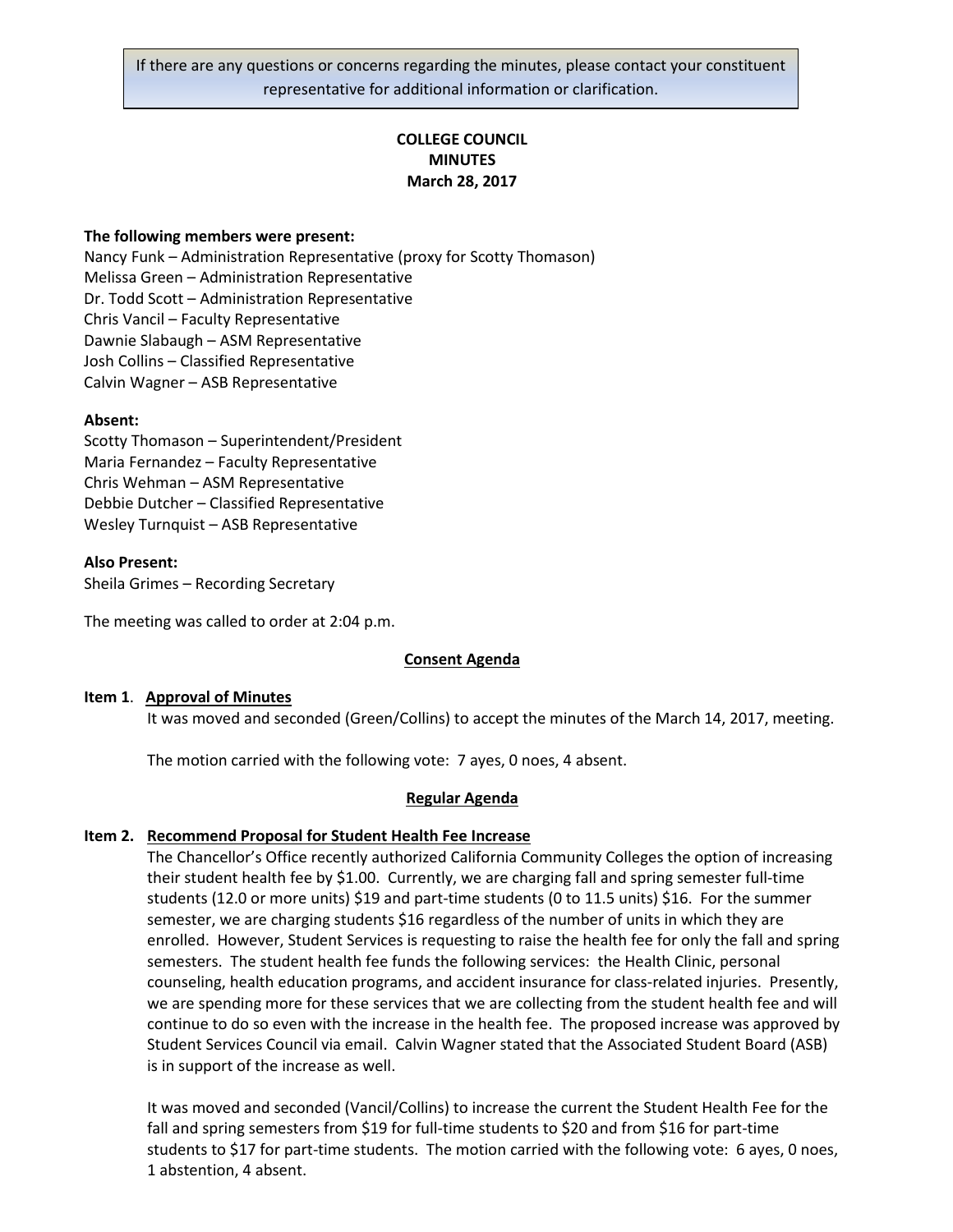*College Council Minutes – March 28, 2017 Regular Meeting Page 2 of 3*

### I**tem 3. Recommend Review of Chapter 3 Board Policies**

Revisions to Board Policies 3435, 3440, 3500, 3501, and 3503 were reviewed.

A motion was made and seconded (Collins/Vancil) to recommend acceptance of revisions to Board Policies 3435, 3440, 3500, 3501, and 3503. The motion carried with the following vote: 7 ayes, 0 noes, 4 absent.

## I**tem 4. Recommend Review of Board Policies**

Board Policies 3420 and 3430 were reviewed.

A motion was made and seconded (Collins/Vancil) to recommend acceptance of revisions to Board Policies 3420 and 3430. The motion carried with the following vote: 7 ayes, 0 noes, 4 absent.

## **Item 5. Recommend Revisions of Administrative Procedures**

Revisions to Administrative Procedures 3420, 3430, 3435, 3440, 3500, 3501, and 3503 were reviewed. A motion was made and seconded (Collins/Vancil) to recommend acceptance of revisions to the above mentioned Administrative Procedures.

The following changes were recommended:

- AP 3435 Discrimination and Harassment Complaints and Investigations
	- o On Page 3, second paragraph, add "by the" and "or" to the first sentence so that it reads as follows: The actual investigation of complaints may be assigned **by the** Associate Vice President, Human Resources **or** to other staff or to outside persons or organizations under contract with the District.

The following Administrative Procedures were tabled:

• AP 3440 (Service Animal) and AP 3500 (Campus Safety) will be tabled until further review by the Vice President – Student Services, and then brought back to College Council at a later date.

Administrative Procedure 3435, page 13, paragraph 3, it states "Training of all staff will be conducted." Chris noted that part-time faculty have never received training in regards to harassment, sexual harassment, conduct, etc. Dr. Scott said that this topic could be brought up at Executive Cabinet.

In reviewing Administrative Procedures 3501, Chris noted that there is not a nighttime administrator on campus and he has had incidents where an administrator was needed.

The original motion failed. A substitute motion was moved and seconded (Collins/Vancil) to recommend acceptance of revisions to Administrative Procedures 3420, 3430, 3435, 3501, and table Administrative Procedures 3440 and 3500. The motion carried with the following vote:

| Administrative Procedure 3420: 7 ayes, 0 noes, 4 absent |                                                                       |
|---------------------------------------------------------|-----------------------------------------------------------------------|
| Administrative Procedure 3430: 7 ayes, 0 noes, 4 absent |                                                                       |
|                                                         | Administrative Procedure 3435: 6 ayes, 0 noes, 1 abstention, 4 absent |
| Administrative Procedure 3501: 7 ayes, 0 noes, 4 absent |                                                                       |
| Administrative Procedure 3503: 7 ayes, 0 noes, 4 absent |                                                                       |